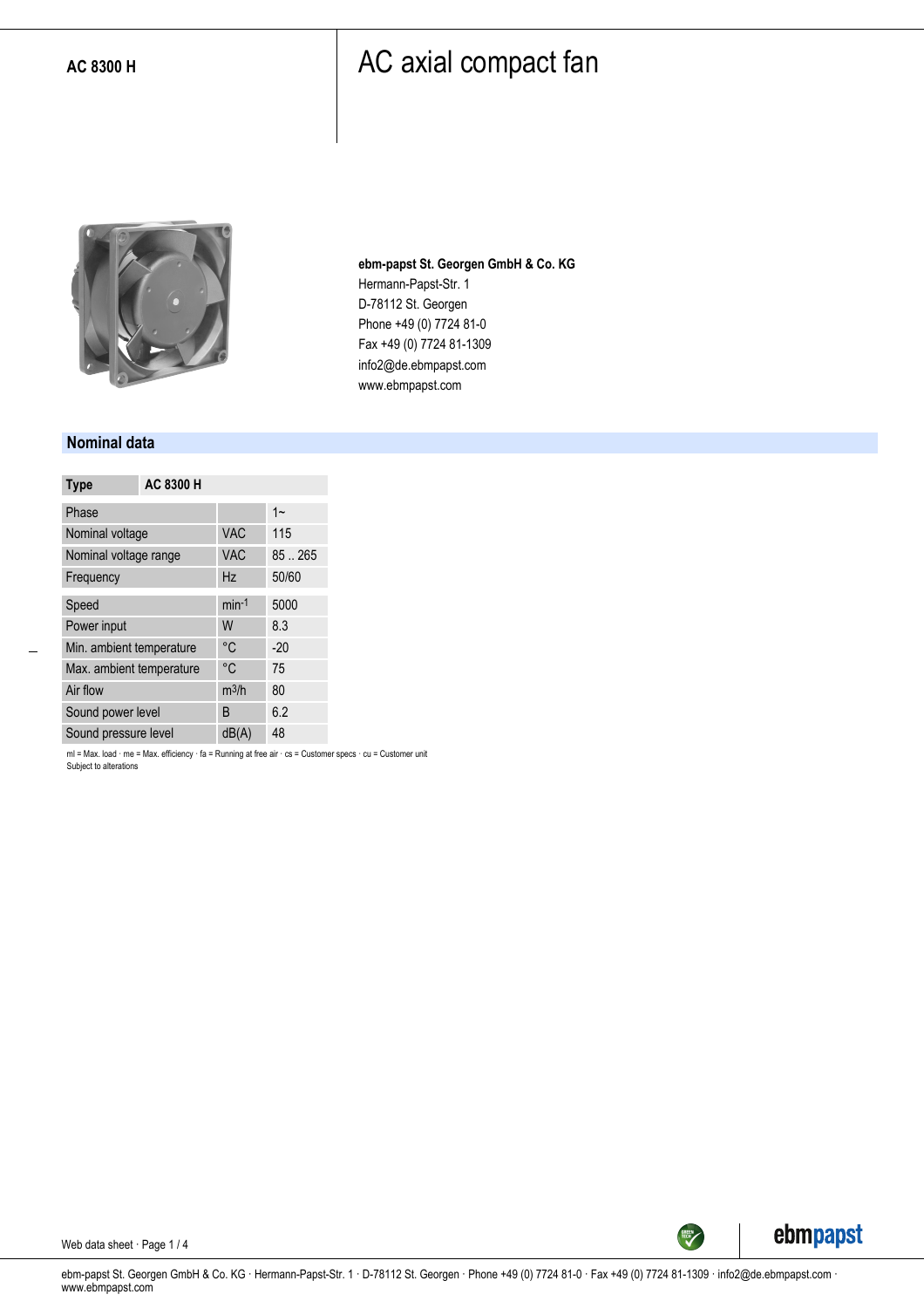#### **Technical features**

| <b>Mass</b>                  | 0.325 kg                                            |
|------------------------------|-----------------------------------------------------|
| <b>Dimensions</b>            | 80 x 80 x 32 mm                                     |
| <b>Material of impeller</b>  | Fiberglass-reinforced PA plastic                    |
| <b>Housing material</b>      | Fiberglass-reinforced PBTP plastic                  |
| Direction of air flow        | Air exhaust over bars                               |
| <b>Direction of rotation</b> | Right, looking at rotor                             |
| <b>Bearing</b>               | <b>Ball bearings</b>                                |
| Lifetime L10 at 40 °C        | 55000 h                                             |
| Lifetime L10 at maximum      | 25000 h                                             |
| temperature                  |                                                     |
| <b>Connection line</b>       | Single strands AWG 22, TR 64, bared and tin-plated. |
| Locked-rotor protection      | Protected against reverse polarity and locking.     |
| <b>Protection class</b>      | <b>IP 54</b>                                        |
| Approval                     | VDE. CSA. UL. CE. CCC                               |



Web data sheet · Page 2 / 4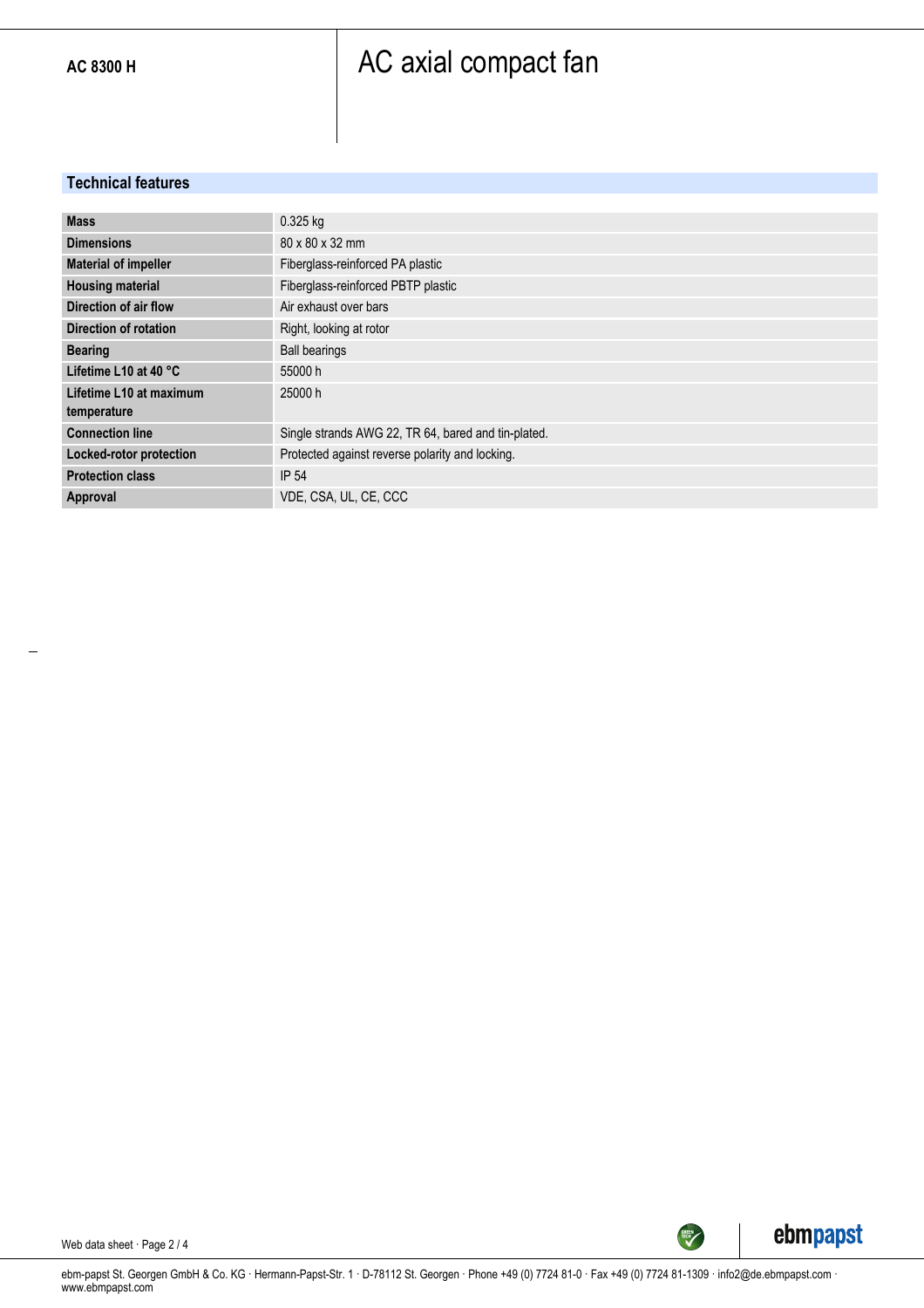#### **Product drawing**







Web data sheet · Page 3 / 4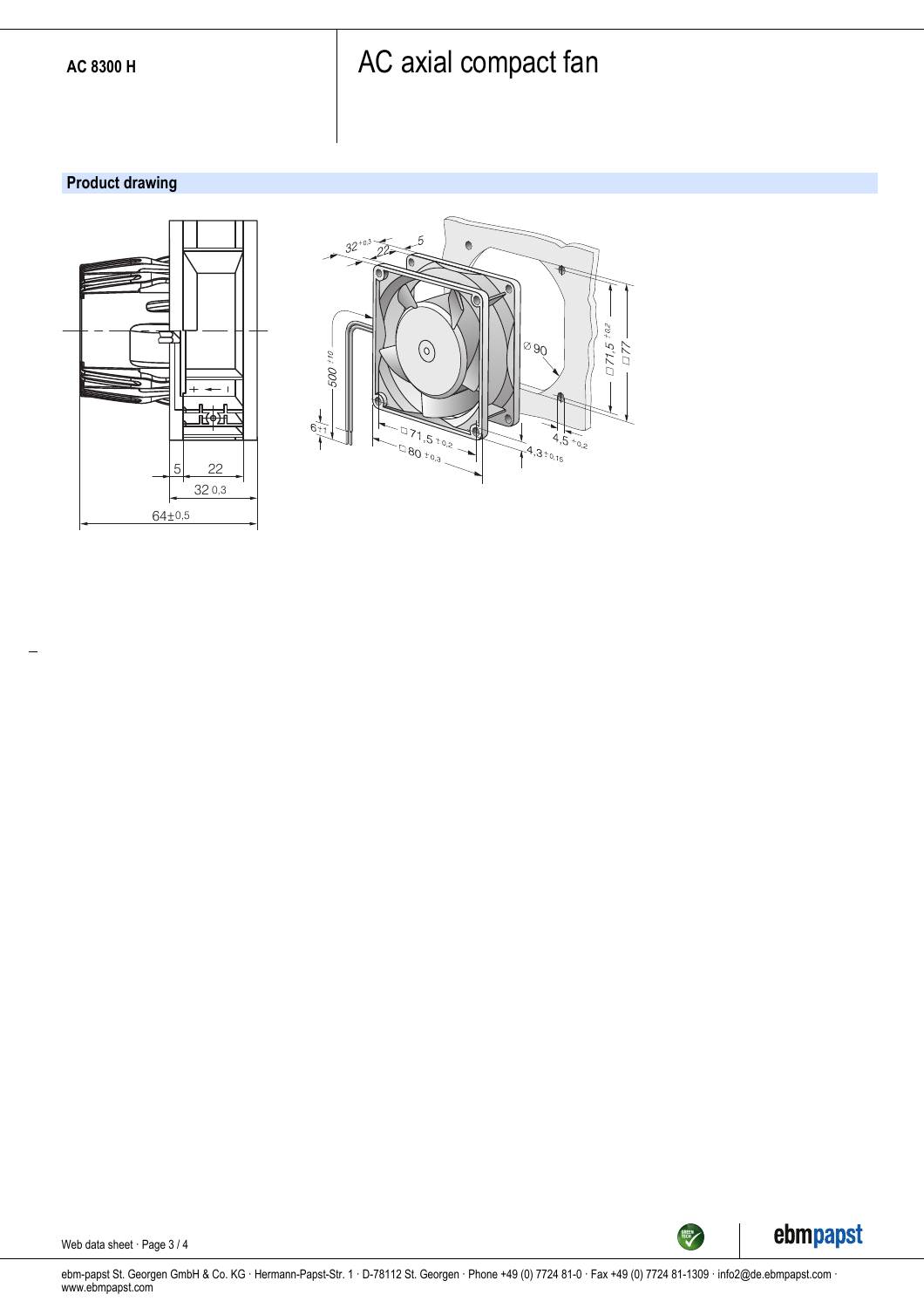#### **Charts: Air flow**



ebmpapst

SREEN

Web data sheet · Page 4 / 4

ebm-papst St. Georgen GmbH & Co. KG · Hermann-Papst-Str. 1 · D-78112 St. Georgen · Phone +49 (0) 7724 81-0 · Fax +49 (0) 7724 81-1309 · info2@de.ebmpapst.com · www.ebmpapst.com